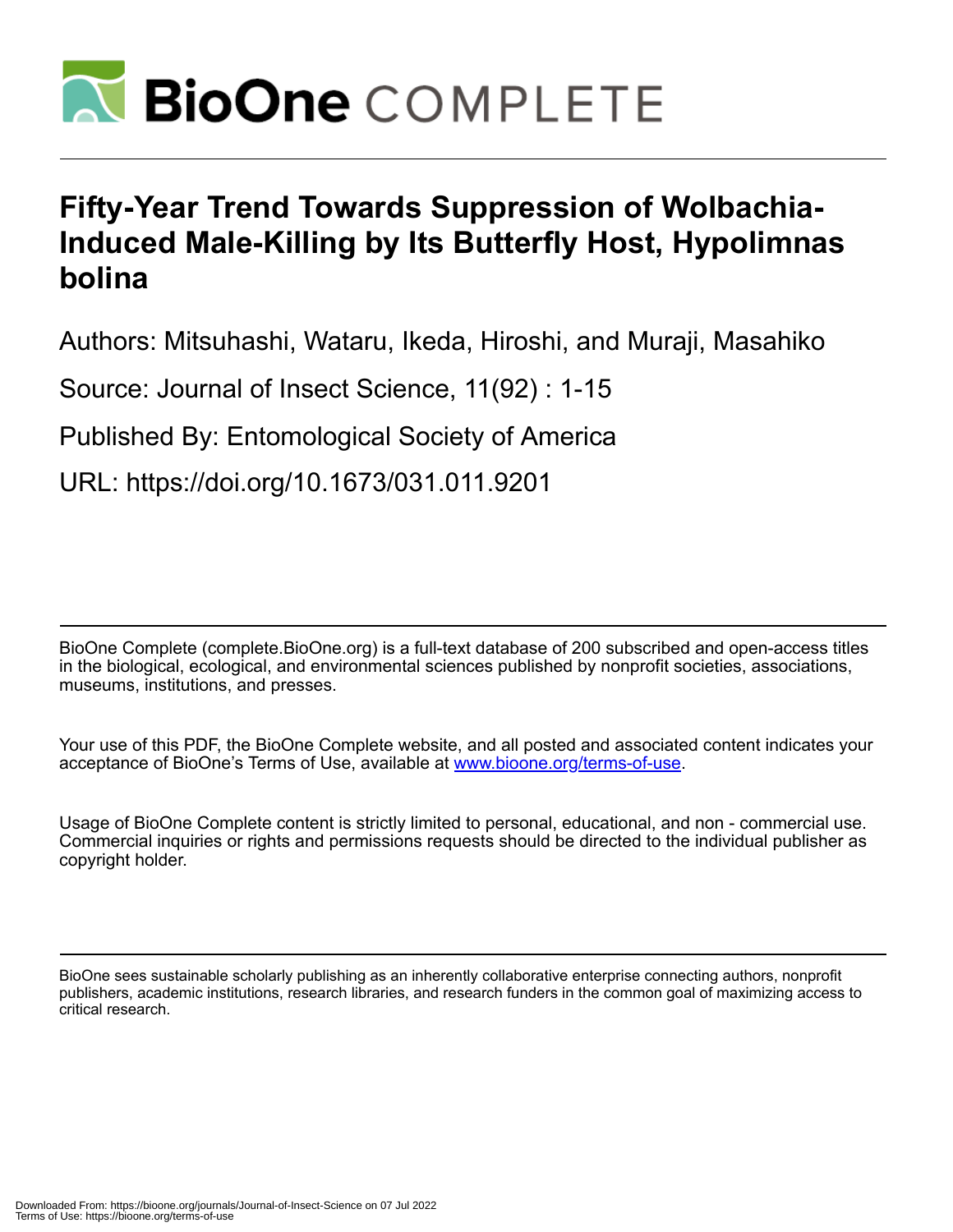

# **Fifty-year trend towards suppression of** *Wolbachia***-induced male-killing by its butterfly host,** *Hypolimnas bolina*

Wataru Mitsuhashi<sup>la\*</sup>, Hiroshi Ikeda<sup>2b</sup>, Masahiko Muraji<sup>lc</sup>

<sup>1</sup> National Institute of Agrobiological Sciences, Tsukuba, Ibaraki 305-8634, Japan <sup>2</sup>Itani Senior High School, Gyouki cho 4, Lutani Hyougo 664, 0857, Japan <sup>2</sup>Itami Senior High School, Gyouki-cho 4-1, Itami, Hyougo 664-0857, Japan

# **Abstract**

Some intracellular symbionts of arthropods induce a variety of reproductive alterations in their hosts, and the alterations tend to spread easily within the host populations. A few cases involving the spread of alteration-inducing *Wolbachia* bacteria in natural populations with time have been reported, but the investigations on the increasing trend in counteracting the bacterial effect on hosts in natural populations (i.e., increased resistance in hosts against the alterations) have been limited. In the present study, the prevalence of an alteration, killing of male *Hypolimnas bolina* (L.) (Lepidoptera: Nymphalidae) butterflies by their inherited *Wolbachia* strain in the wild in Japan, was surveyed over a continuous 50-year period, which is far longer than ever before analyzed in studies of dynamics between reproductive alteration-inducing symbionts and their host arthropods. Thus, the results in this study provide the first instance of a long-term trend involving a change in reproductive alteration; and it strongly suggests a change in the opposite direction (i.e., suppression of male-killing) in natural populations. This change in the current combination of the *Wolbachia* and butterflies appears to be dependent upon the host taxon (race).

**Keywords:** evolutionary biology, intracellular symbiont, reproductive alteration, sex ratio **Abbreviations: MLST**, multilocus sequence typing; **ST**, sequence type Correspondence: a\* mitsuhas@affrc.go.jp, b bolina@kpd.biglobe.ne.jp, c mmuraji@affrc.go.jp, \*Corresponding author **Received:** 20 August 2010, **Accepted:** 2 March 2011 **Copyright :** This is an open access paper. We use the Creative Commons Attribution 3.0 license that permits unrestricted use, provided that the paper is properly attributed. **ISSN:** 1536-2442 | Vol. 11, Number 92 **Cite this paper as:**

Mitsuhashi W, Ikeda H, Muraji M. 2011. Fifty-year trend towards suppression of *Wolbachia*-induced male-killing by its butterfly host, *Hypolimnas bolina. Journal of Insect Science* 11:92 available online: insectscience.org/11.92

Journal of Insect Science | www.insectscience.org 1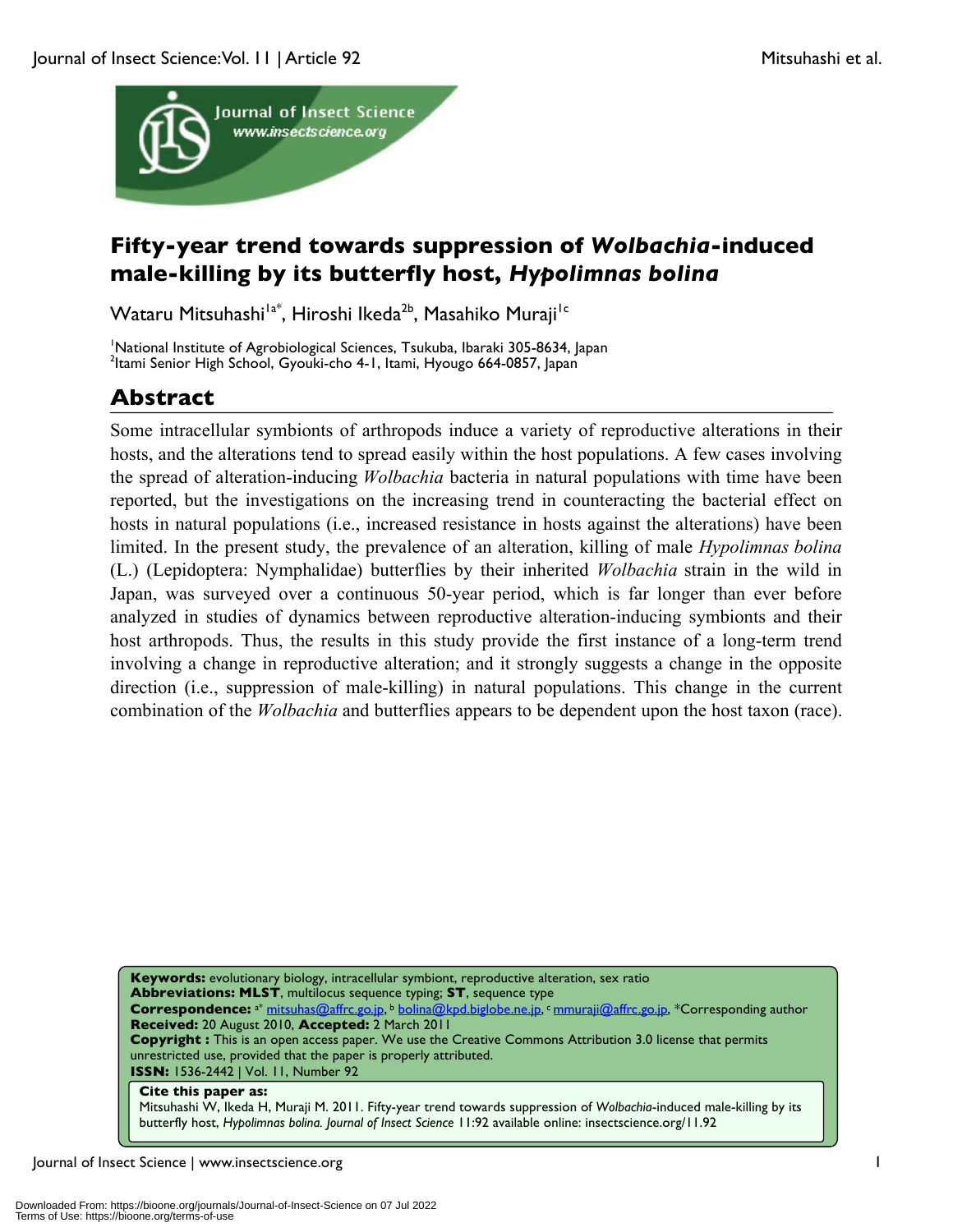### **Introduction**

Some intracellular symbionts are known to alter the reproduction of their host arthropods, but information on the evolutionary biology of the relationship between hosts and their reproductive parasites in natural populations is limited. A few instances of the spread of *Wolbachia* bacteria in natural populations have been reported (Turelli and Hoffmann 1991; Hoshizaki and Shimada 1995; Hiroki et al. 2005), but studies demonstrating the reactive dynamics of hosts in natural populations (i.e., increased suppression of the alterations by host) are limited. Responses by hosts to mitigate the alterations on symbionts in natural populations have been examined several times, and the evolutionary stability of male-killing in several insect species has been reported (Hurst et al. 2001; Jaenike and Dyer 2008).

Some lines of the great egg-fly, *Hypolimnas bolina* (L.) (Lepidoptera: Nymphalidae), show a female-biased sex ratio and harbor the *Wolbachia* strain *w*Bol1 (Dyson et al. 2002; Mitsuhashi et al. 2004), but some lines of this species with a normal sex ratio also harbor *w*Bol1 (Mitsuhashi et al. 2004; Charlat et al. 2005). However, the increase in hatch rates and the recovery of the sex ratio towards normal after antibiotic treatment of this species indicate that the *w*Bol1 strain causes male-killing (Mitsuhashi et al. 2004; Charlat et al. 2007a). Findings indicate that the normal sex ratio in lines harboring *w*Bol1 is maintained by the suppression of male-killing by a factor in the host insect (Hornett et al. 2006). This was based on the results of laboratory-scale experiments of several crosses between lines expressing male-killing trait and lines with both a normal sex ratio and *w*Bol1. In addition, an extremely rapid change

in sex bias was reported for a Polynesian population of *H. bolina*, with a switch from a male:female sex ratio of 1:100 to 1:1 within 1 year, which implies a very rapid spread of the suppression of male-killing in the population (Charlat et al. 2007b). However, monitoring this change was very limited (2 years), and further observations over a longer time period are necessary to determine whether the new sex ratio trend will continue.

When analyzing the relationship between reproductive parasites and their host arthropods in the wild, continuous data obtained from long-term studies are important in many study cases; however, to date, only analyses over a short time period (at longest 10 years) or comparisons of data between two periods separated by a long unexamined period have been performed (Hoshizaki and Shimada 1995; Hiroki et al. 2005; Hornett et al. 2009).

To investigate whether a change in the prevalence of male-killing has already occurred in natural populations, Japanese adult butterflies of *H. bolina* over a long period (the past 50 years) were examined. We first investigated the prevalence of the suppression of male-killing in this species in recent years (2003-2009) in Japan. Second, data including the date and locality in which the male(s) and/or female(s) of adult *H. bolina* were caught or witnessed over the past approximately 50 years in Japan were analyzed to investigate the status of the sex ratio during this period.

Lines with *w*Bol1 and a normal sex ratio (hereafter referred to as 'male-killing suppression lines') in *H. bolina* have recently been found in several areas of Asia (Mitsuhashi et al. 2004; Charlat et al. 2005;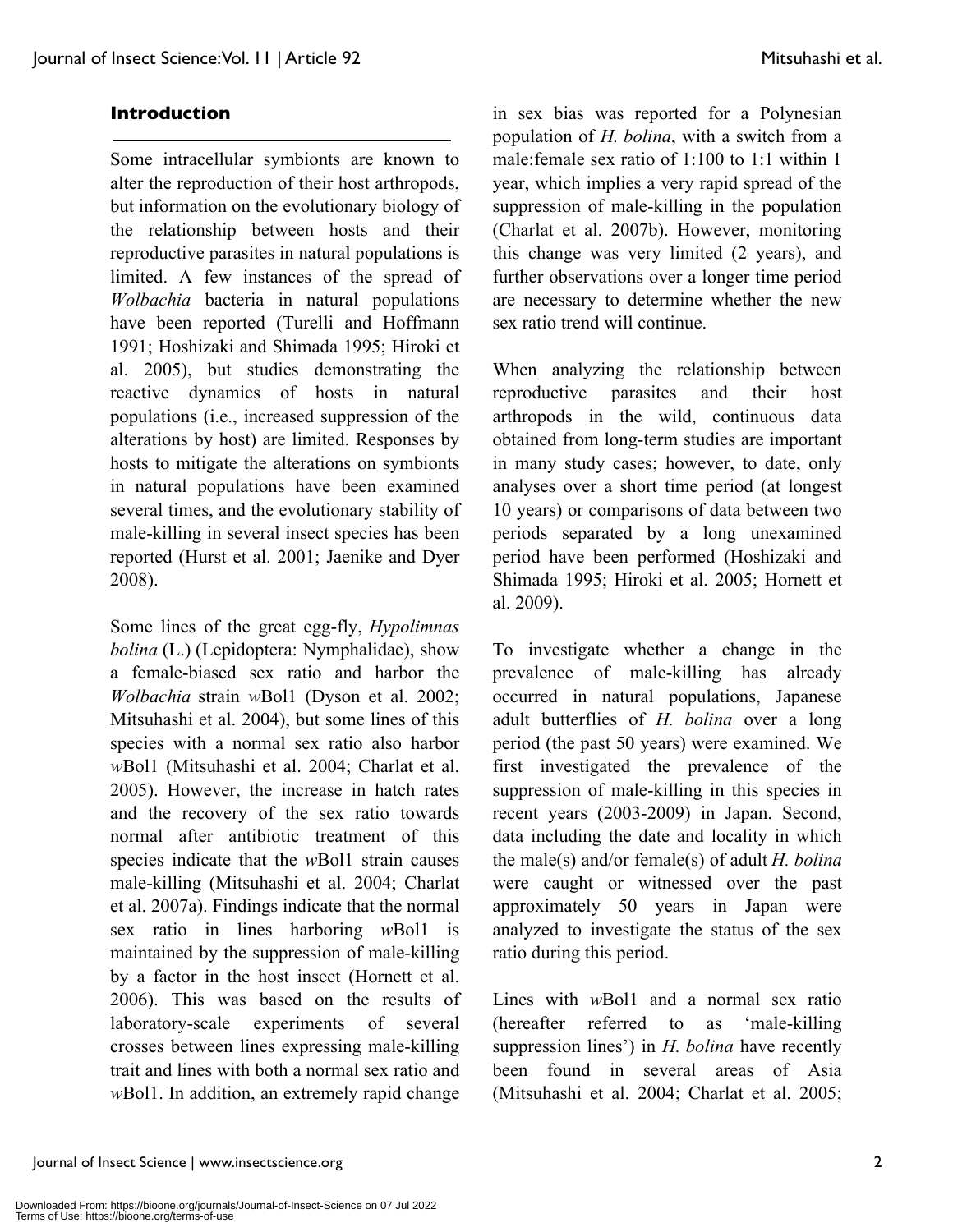**Table 1.** Data of captures of *Hypolimnas bolina* adults in the field, which were used for diagnostic PCR for *Wolbachia* infection.

| H. bolina<br>ID<br>number | <b>Date</b>      | <b>Locality</b>                                 | <b>Sex</b> |
|---------------------------|------------------|-------------------------------------------------|------------|
| ı                         | 0.Aug.2003       | Ishigaki I., Okinawa Pref.                      | female     |
| $\overline{2}$            | 11 Aug. 2003     | Kabira, Ishigaki I.                             | female     |
| 3                         | 2 Aug. 2003      | Yoshihara, Iriomote I., Okinawa Pref.           | female     |
| 4                         | 14 Aug. 2003     | Ishigaki I.                                     | female     |
| 5                         | Jul. 2004        | Ishigaki I.                                     | female     |
| 6                         | Jul. 2004        | Ishigaki I.                                     | female     |
| 7                         | <b>Jul. 2004</b> | Ishigaki I.                                     | female     |
| 8                         | Sep.-Oct. 2004   | Ishigaki I.                                     | female     |
| 9                         | Sep.-Oct. 2004   | Ishigaki I.                                     | female     |
| 10                        | Sep.-Oct. 2004   | Ishigaki I.                                     | female     |
| $\mathbf{1}$              | 15 Sep. 2005     | Yonaguni I., Okinawa Pref.                      | female     |
| $\overline{12}$           | 24 Nov. 2005     | Ishigaki I.                                     | female     |
| 13                        | 17 Apr. 2006     | Ishigaki I.                                     | female     |
| 4                         | 6 Jul. 2006      | Maesato woodland path, Ishigaki I.              | male       |
| 15                        | 6 Jul. 2006      | Motonagura, Ishigaki I.                         | male       |
| 16                        | 15 Jul. 2006     | Yanbaru, Ishigaki I.                            | male       |
| 17                        | 25 Jul. 2006     | Yanbaru, Ishigaki I.                            | male       |
| 18                        | 27 Jul. 2006     | Ohkawa, Ishigaki I.                             | male       |
| 9                         | 30 Jul. 2006     | Ohtake, Ishigaki I.                             | male       |
| 20                        | 11 Aug. 2006     | Hoshino, Ishigaki I.                            | male       |
| $\overline{21}$           | 2 Sep. 2006      | Near Maesato Dam, Ishigaki I.                   | male       |
| 22                        | 3 Sep. 2006      | Ishigaki I.                                     | male       |
| 23                        | 4 Sep. 2006      | Omoto woodland path, Ishigaki I.                | male       |
| 24                        | 10 Sep. 2006     | Ohkawa, Ishigaki I.                             | female     |
| 25                        | 23 Sep. 2006     | Mazeyama woodland path, Ishigaki I.             | male       |
| 26                        | 24 Sep. 2006     | Hoshino, Ishigaki I.                            | male       |
| 27                        | 3 Mar. 2007      | Mazeyama, Ishigaki I.                           | male       |
| 28                        | 10 Mar. 2007     | Maesato woodland path, Ishigaki I.              | male       |
| 29                        | 12 Apr. 2007     | Omoto woodland path, Ishigaki I.                | male       |
| 30                        | 30 Apr. 2007     | Kabira, Ishigaki I.                             | male       |
| 31                        | 15 Jun. 2007     | Hoshino, Ishigaki I.                            | female     |
| 32                        | 25 Jun. 2007     | Maesato woodland path, Ishigaki I.              | male       |
| 33                        | 7 Jul. 2007      | Maesato woodland path, Ishigaki I.              | male       |
| 34                        | 6 Aug. 2007      | The southern part of Ishigaki I.                | female     |
| 35                        | 12 Sep. 2007     | Kabira, Ishigaki I.                             | female     |
| 36                        | 10 Oct. 2007     | Yaeyama Toumidai park, Tarama I., Okinawa Pref. | male       |
| 37                        | 11 Oct. 2007     | The eastern part of Tarama I.                   | male       |
| 38                        | II Oct. 2007     | The eastern part of Tarama I.                   | male       |
| 39                        | II Oct. 2007     | The eastern part of Tarama I.                   | male       |
| 40                        | 11 Oct. 2007     | The eastern part of Tarama I.                   | male       |
| 41                        | 11 Oct. 2007     | The eastern part of Tarama I.                   | male       |
| 42                        | 11 Oct. 2007     | Nakasuji, Tarama I.                             | male       |
| 43                        | 12 Oct. 2007     | Mazeyama woodland path, Ishigaki I.             | male       |
| 44                        | 12 Oct. 2007     | The eastern part of Taketomi I., Okinawa Pref.  | female     |
| 45                        | 12 Oct. 2007     | The northern part of Taketomi I.                | male       |
| 46                        | 12 Oct. 2007     | The northern part of Taketomi I.                | male       |
| 47                        | 12 Oct. 2007     | The northern part of Taketomi I.                | male       |
| 48                        | 12 Oct. 2007     | The northern part of Taketomi I.                | male       |
| 49                        | 6 Dec. 2007      | Mazeyama woodland path, Ishigaki I.             | female     |
| 50                        | 21 Jul. 2008     | Takeda woodland path, Ishigaki I.               | male       |
| 51                        | 22 Jul. 2008     | Omoto woodland path, Ishigaki I.                | male       |
| 52                        | 15 Mar. 2009     | Omoto, Ishigaki I.<br>$\lambda$<br>$\cdot$ .    | female     |

All butterflies were infected with *w*Bol1 (see the Results section).

Hornett et al. 2006); one study found that male-killing suppression was prevalent in the Kota Kinabalu population in Malaysia (Charlat et al. 2005), but in the other two reports the presence of male-killing suppression was shown only by examining small butterfly samples in a few small areas. Therefore the prevalence of male-killing suppression lines and lines showing female bias due to male-killing (hereafter referred to as male-killing susceptible lines) in Asian populations in recent years remains unclear.

*H. bolina* shows clear geographical variations in the color and spot patterns on its wings, and is thus divided into several races; among them the race, bolina, and race group, rarik, appear similar. However, mitochondrial DNA sequences show that all the races are genetically closely related (Charlat et al. 2005). Every race has been reported to express a female-biased sex ratio (Fukuda and Nicho 1988; Mitsuhashi et al. 2004). Japan is a unique area with regard to *H. bolina* because all races of the species appear, although races kezia and philippensis are predominant, and race group rarik has been found infrequently (Fukuda et al. 2005; Shirouzu 2006). Most *H. bolina* are migrants from tropical or subtropical areas of neighboring Asian countries, such as the Philippines, southern China, and the Indochinese Peninsula (Shirouzu 1960; Kawazoe and Wakabayashi 1976; Fukuda et al. 1983; Fukuda and Nicho 1988), although their offspring frequently occur in Japan, and sometimes different races interbreed in Japan and thus offspring with hybrid wing patterns are collected there. *H. bolina* is very rare in Japan during the winter. It has a tendency to migrate long distances (Kawazoe and Wakabayashi 1976; Fukuda and Nicho 1988; Corbet and Pendlebury 1992), so movement among the southern areas of the Japanese archipelago is thought to occur easily. In addition, seasonal southwesterly winds and the strong winds of frequent typhoons are considered important in bringing large numbers of *H. bolina* to southern Japan every year (Fukuda and Nicho 1988). Therefore, analyses of the respective races of *H. bolina* in Japan are representative of analyses of these races in their primary distributional areas (e.g. the Philippines for philippensis and southern China for kezia).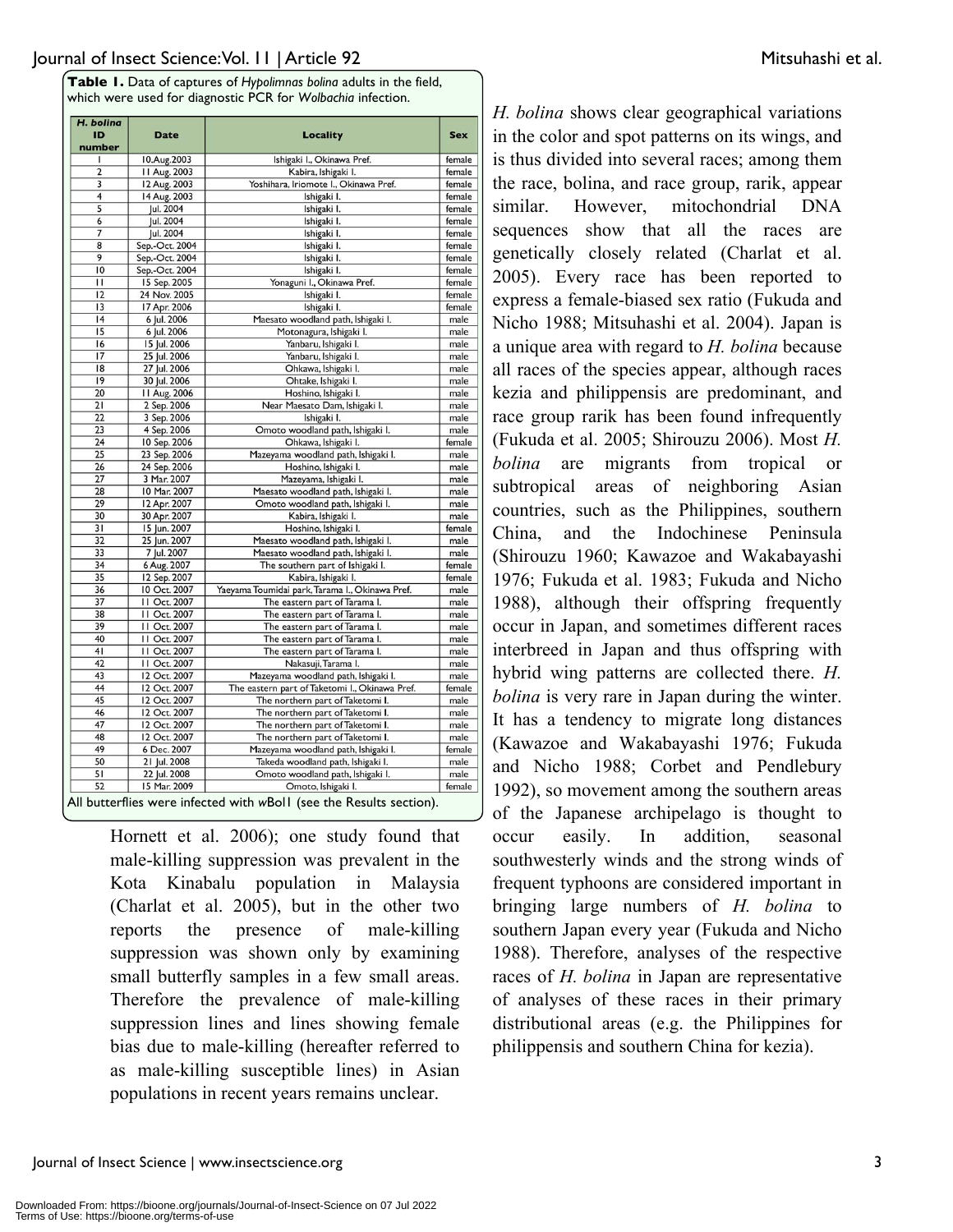This study provides for the first time the results of an analysis over a long, continuous period of natural populations of a host arthropod that have reacted effectively against reproduction alteration by symbionts. Furthermore, the existence of a third *Wolbachia* strain in *H. bolina* is reported.

### **Materials and Methods**

#### **Insects**

The *H*. *bolina* adults used in the present study were caught in fields of 5 islands in Okinawa Prefecture, Japan (Figure 1, Table 1). During the initial period of the present study, females were selectively caught (*H. bolina* of ID numbers 1 -12).

# **Rearing for phenotype determination of lines**

The prevalence of male-killing suppression lines in *H. bolina* in Japan over the recent period (2003-2009) was surveyed by examining the sex-ratio phenotype of lines, by conducting diagnostic PCR for *Wolbachia* infection, and by comparing the *Wolbachia* gene sequences in our samples with the sequences of *Wolbachia* strain *w*Bol1, as described below.

Nine captured female adults (*H. bolina* ID numbers 5, 8, 11, 31, 34, 35, 44, 49, and 52; see Table 1) were reared on 3-4  $\%$  (w/v) sucrose solution or ion-supplemented water (Pocari Sweat; Otsuka Pharmaceutical) containing no antibacterial ingredients. They laid eggs on their food plants (e.g. *Ipomoea batatas*, *Achyranthes bidentata*, and *Althaea rosea*) without mating after capture. In most cases rearing was conducted at 25° C, although in some cases it was conducted at room temperature. The numbers of male and female F1 adults that emerged were counted to determine whether each *H. bolina* line expressed a male-killing trait.

### **DNA extraction**

DNA was extracted from all of the wild *H. bolina* adults shown in Table 1 (52 individuals; 32 males and 20 females) and some F1 adults of some of the wild female adults (5 F1 females of *H. bolina* ID number 8; 2 F1 females of ID number 11; and 2 F1 males and 1 F1 female of each of ID numbers 31, 34, 35, 44, 49, and 52), as described below, for diagnostic PCR for *Wolbachia* and for the DNA sequencing of some genes of *Wolbachia*. The whole abdomen was removed from each live adult *H. bolina* and immediately immersed in 100% acetone in a vial (1 sample per vial) and preserved at room temperature until tissues were excised from the abdomen as described below (exception: the abdomen of 1 *H. bolina* was immersed in 99.5% ethyl alcohol and preserved at 4° C). In some cases, tissues were excised immediately from the abdomens without such preservation.

The ovaries were excised from each female abdomen in autoclaved phosphate-buffered saline  $(0.01 \text{ M} \text{ Na}_2 \text{H} \text{PO}_4 \text{-} \text{Na} \text{H}_2 \text{PO}_4, 0.15 \text{ M}$ NaCl) with forceps under a binocular microscope on a clean-bench (Type PCV; HITACHI Ltd., www.hitachi-hta.com). From each male abdomen, several milligrams of tissues consisting of fat bodies (some attached by tracheae) and Malpighian tubes were excised on the clean-bench. Each excised tissue sample was preserved in a 1.5-ml microcentrifuge tube at -30° C or -20° C until its next use. Each of the tissue samples from abdomens collected before 2006 was homogenized using a sterile micropestle in 150 μl of extraction buffer (0.1 M Tris-Cl, 10 mM EDTA, 0.5% SDS) and incubated with 54.5 μg proteinase K for 5 h at 37° C; phenol/chloroform extraction of DNA was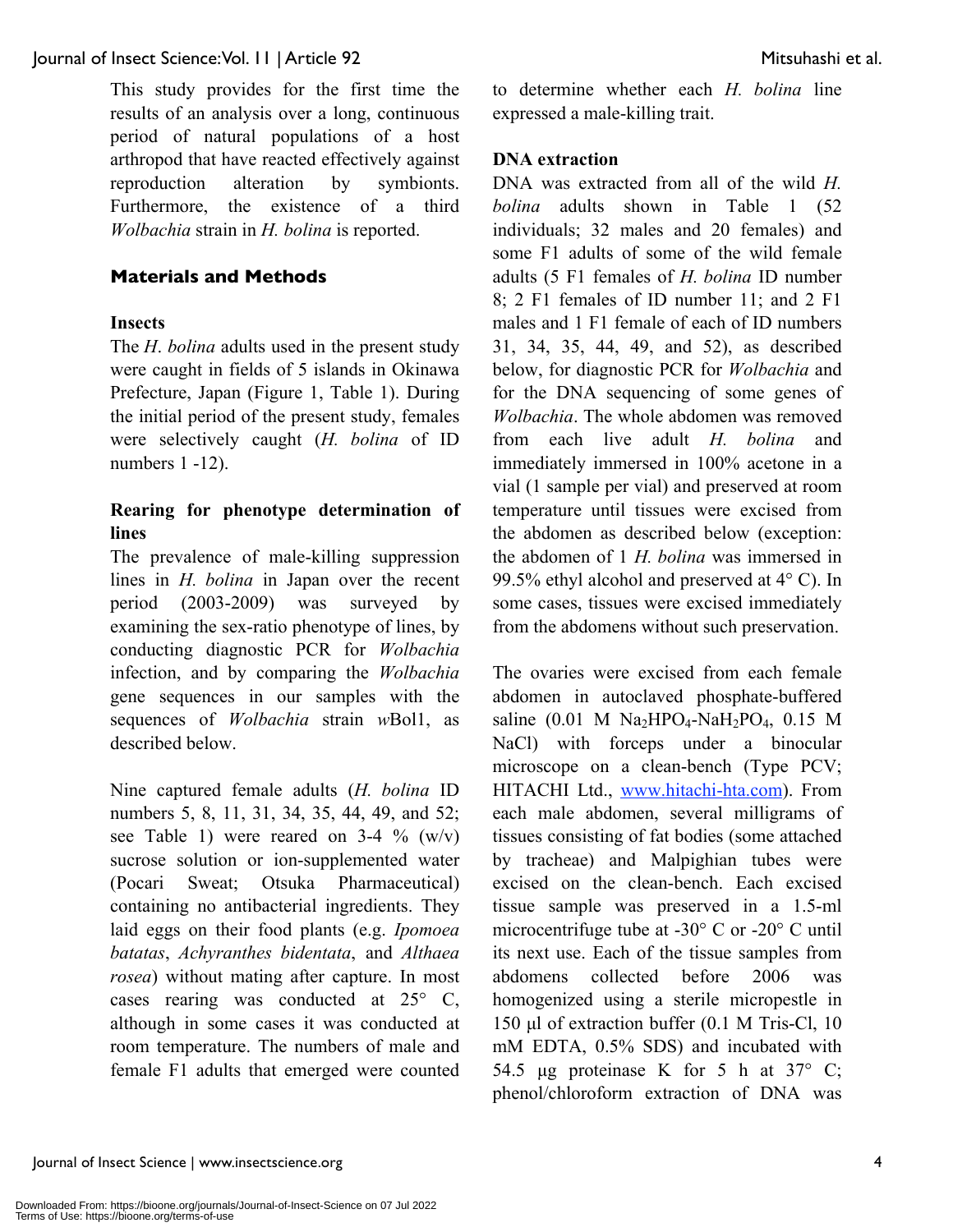then performed. For samples collected after 2005, on the other hand, DNA was extracted by using a DNA purification kit (DNeasy (Blood and) Tissue Kit; QIAGEN Sciences, www.qiagen.com) in accordance with the manufacturer's instructions.

#### **Diagnostic PCR for** *Wolbachia* **infection**

A diagnostic PCR assay was performed on each DNA sample from the 52 adults shown in Table 1 and their 25 F1 adults mentioned above to detect *Wolbachia* by using the *Wolbachia* 16S rRNA gene-specific primers (O'Neill et al. 1992), the thermal cycle conditions of O'Neill et al. (1992), and a PCR kit (rTaq DNA Polymerase Kit; Toyobo, www.toyobobiologics.com). The positive control sample used in each PCR assay was a DNA sample of *Wolbachia* (*w*Bol1) from *H. bolina* that had been prepared in a previous study (Mitsuhashi et al. 2004) or that of *Wolbachia* from *Hishimonoides sellatiformis*  (Hemiptera) (Mitsuhashi et al. 2002)*.* Sterile distilled water was used as a negative control sample.

# **Sequencing**

First, 5 genes (*gatB, coxA, hcpA, ftsZ*, and *fbpA*) for multilocus sequence typing (MLST) of *Wolbachia* (Baldo et al. 2006) in each of 12 samples (*H. bolina* ID numbers 5, 8, 11, 28, 30, 31, 33, 34, 35, 44, 49, and 52 in Table 1) were sequenced as described below; those of one individual (*H. bolina* ID number 44) were sequenced by PCR clone sequencing and those of the other 11 samples were sequenced directly. The primer sequences for the amplification of these genes for sequencing were the same as those used in the MLST protocols (Baldo et al. 2006), and the PCR thermal cycle conditions were according to the standard method (http://pubmlst.org/wolbachia/info/protocols.s html), except that a period of 2 min 30 s at 94° C instead of 2 min was adopted in the first step. A high-fidelity PCR kit (Pyrobest DNA Polymerase Kit; Takara, www.takarabio.com) was used for the clone sequencing, and either the rTaq DNA Polymerase Kit (Toyobo) or TAKARA LA PCR Kit ver. 2.1 (Takara) was used for direct sequencing. Negative control PCRs were performed in all the PCRs for these genes.

*GatB* and *ftsZ* in MLST (Baldo et al. 2006) of each of the 40 other wild individuals (Table 1) were also directly sequenced, as described below. The sequences of these 2 genes (together as a set) differentiate strain *w*Bol1 from other known *Wolbachia* strains in the GenBank and MLST databases; therefore, analysis of the sequences of these 2 genes would help to determine if the *Wolbachia* sample analyzed was *w*Bol1 or another strain. The primer sequences and thermal cycle conditions of the PCR were the same as those above. From these direct sequences, clear "double peak(s)" in the *gatB* and *ftsZ* chromatograms from only one *H. bolina* sample (*H. bolina* ID number 2) were found, indicating the presence of heterogeneous sequences, and thus the presence of a coexisting *Wolbachia* strain (or strains). Therefore, PCR and subsequent clone sequencing (by the protocols described above and below) of the 5 genes of *H. bolina* ID number 2 were carried out to isolate the different sequences of the genes, and PCRs of 3 other genes (*coxA*, *hcpA*, and fbpA) of H. bolina ID number 2 and subsequent direct sequencing were also carried out according to the protocols described above.

In addition, *wsp* (Zhou et al. 1998) was amplified from each of 3 DNA samples from *H. bolina* ID numbers 5, 8, and 11 and sequenced by PCR clone sequencing, and in the sample from *H. bolina* ID number 8, a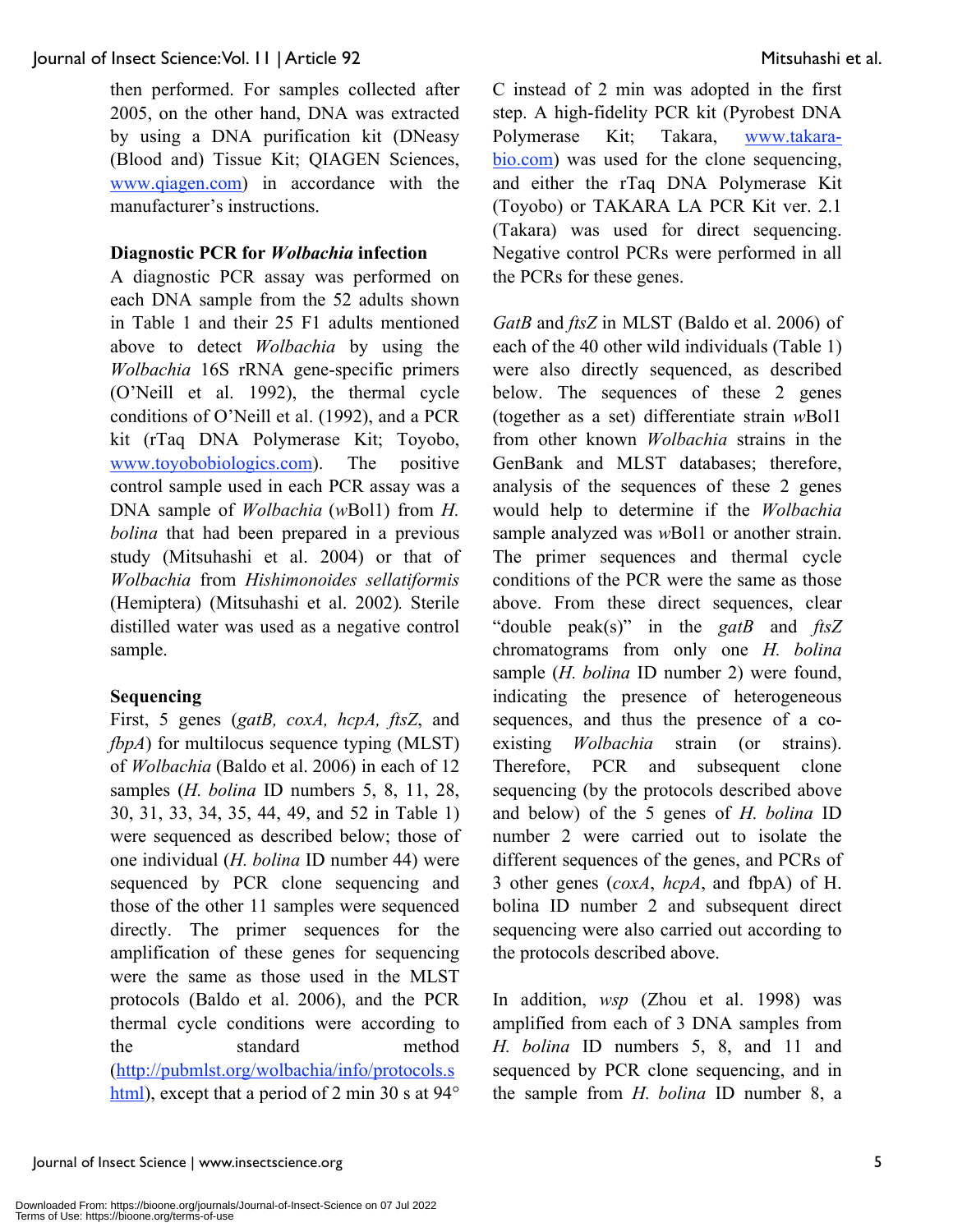wider region of *ftsZ* (Werren et al. 1995) than that used in the MLST was also sequenced directly. The conditions of the PCRs for the *wsp* and *ftsZ* were in accordance with the method of Mitsuhashi et al. (2002).

The PCR products were purified using a MinElute Gel Extraction Kit (QIAGEN), Alkaline Phosphatase Exonuclease I (shrimp) (Takara), a Suprec-02 spin-filter (Takara), or a Takara DNA Fragment Purification Kit (Takara). For cloning, some PCR products were cloned into pUC118 (Takara) or pUC18 (Takara) vectors and then used to transform *Escherichia coli* JM 109 or DH5α competent cells. The plasmids in the cells were purified using a Miniprep DNA Purification Kit (Takara), or a TaKaRa MiniBEST Plasmid Purification Kit ver.2.0 (Takara). Then 5 or 6 clones of the PCR products (5 clones; each of the 6 genes of *H. bolina* ID number 8: 6 clones; each of the 5 genes of *H. bolina* ID number 2 and the *wsp* of *H. bolina* ID numbers 5 and 11) were sequenced. An ABI PRISM BigDye Terminator v3.1 Cycle Sequencing Kit (Applied Biosystems Inc., www.appliedbiosystems.com), Sephadex G50 DNA Grade F (GE Healthcare Bio-Science Corp., www.gehealthcare.com/), and ABI PRISM 3100 Genetic Analyzer (Applied Biosystems) or 3730xl DNA Analyzer (Applied Biosystems) were used in sequencing. Sequencing primers were as follows: for clone sequencing, M13-47 and RV-M primers or pMD18F and pMD18R primers; for direct sequencing, the same primers as used in the amplification of genes by PCR. The internal primer sequences used for the complete direct sequencing of both strands of *wsp* and *ftsZ* (Werren et al. 1995) were 5'-TGAAGATATGCCTATCACTCC-3' and 5'-GAGTGATAGGCATATCTTCAA-3' for  $wsp$ , and  $5'$ -

AGATACACTTATTGTCATTCC-3' and 5'- TAGAGTCATATCCACCAC-3' for *ftsZ*.

### **Phylogenetic analysis**

The phylogenetic relationship between *Wolbachia* strains were analyzed using concatenated sequence data set for the five MLST loci. The sequences were aligned with CLUSTAL W version 1.7 (Thompson et al. 1994). All positions including gaps were then deleted, leaving 1650 bases for use in the analysis. The aligned sequences were analyzed using MEGA version 3.1 software (Kumar et al. 2004) to generate phylogenetic trees based on the neighbor-joining method.

# **Analysis of data of wild adult** *H. bolina* **caught or witnessed over the past 50 years in Japan**

To estimate changes in (or stability of) the frequency of male-killing susceptible or suppression lines over time in Japan, the sex ratio of *H. bolina* adults caught or witnessed in the wild in Japan during the past 50 years was analyzed. The data were all those available from Shirouzu (2005) and Chouken Publishing (2005, 2006), as well as unpublished data obtained by us. Shirouzu (2005) listed the validated capture or witness data from 1917 through 2003 and Chouken Publishing (2005, 2006) listed validated data reported in 2004 and 2005. Unpublished data obtained by us were capture or witness data from 2003 through 13 October 2007. Each datum includes the number of each sex of wild adult(s) caught or witnessed, the locality in Japan, and the entire or part of the following information: the date (day, month, year) of capture or witness, taxon (race discrimination), photo(s) of the adult(s), and the name of the person capturing or witnessing. Here, "witness" means witness without capture. Data of *H. bolina* ID numbers 1 to 12 (all females) were not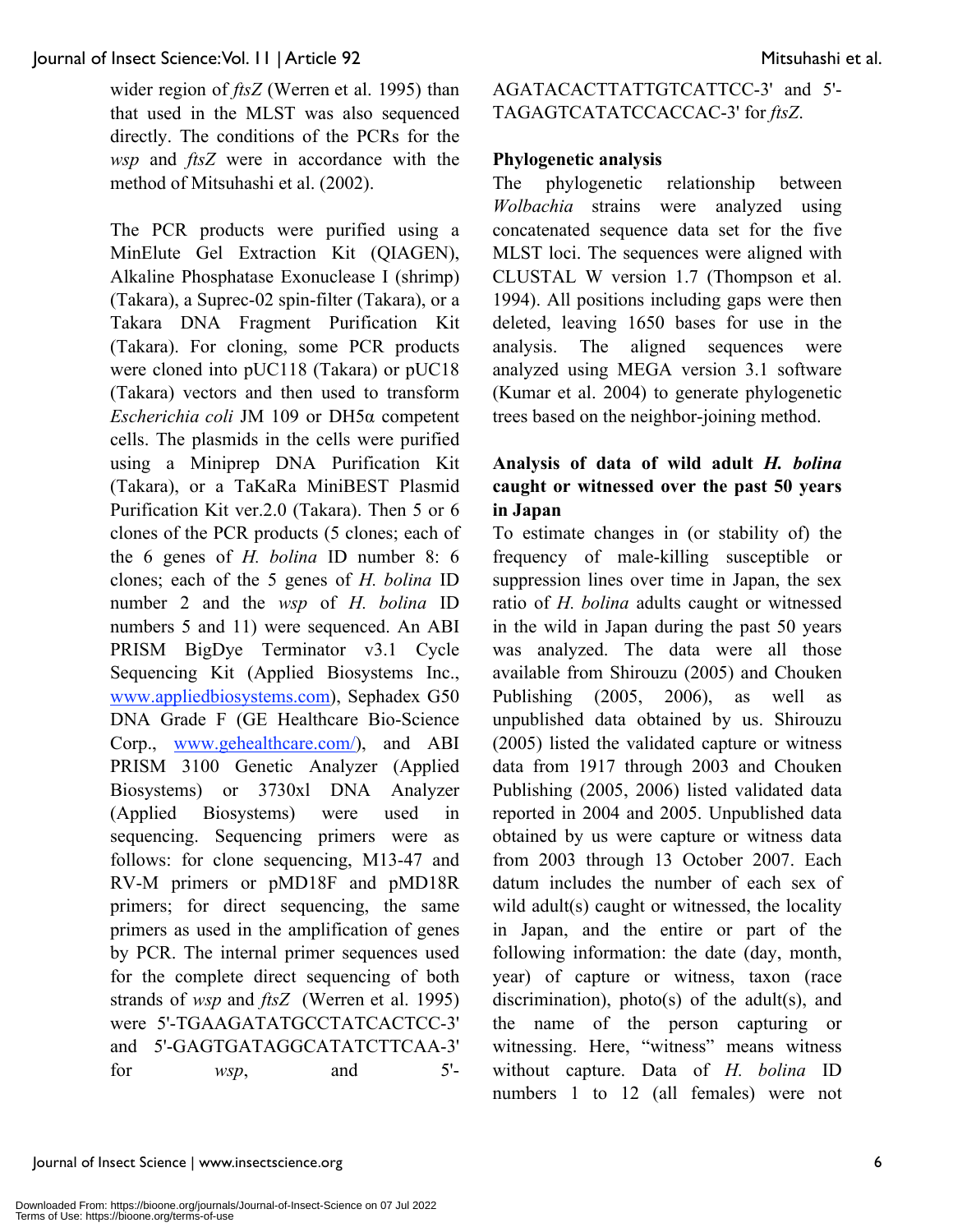**Table 2.** Number of males and females of F1 Progenies produced by wild adult female *Hypolimnas bolina* captured during 2004-2009

|                                                                                                                                                                                                 | <i>H. bolina</i>   No. of F1 adults |      |        |  |
|-------------------------------------------------------------------------------------------------------------------------------------------------------------------------------------------------|-------------------------------------|------|--------|--|
|                                                                                                                                                                                                 | ID<br>number                        | Male | Female |  |
|                                                                                                                                                                                                 | 5                                   | 34   | 20     |  |
|                                                                                                                                                                                                 | 8                                   | 50   | 67     |  |
|                                                                                                                                                                                                 | 11                                  | 57   | 61     |  |
|                                                                                                                                                                                                 | 31                                  | 29   | 29     |  |
|                                                                                                                                                                                                 | 34                                  | 27   | 23     |  |
|                                                                                                                                                                                                 | 35                                  | 6    | 9      |  |
|                                                                                                                                                                                                 | 44                                  | 19   | 24     |  |
|                                                                                                                                                                                                 | 49                                  | 23   | 18     |  |
|                                                                                                                                                                                                 | 52                                  | 14   | 22     |  |
| Butterflies with the same ID numbers in Tables 2 and 1 are<br>identical; detailed data of each butterfly are provided in Table<br>1. Male to female ratio in these 9 lines is not significantly |                                     |      |        |  |
| different from a 1:1 sex ratio $(\chi^2$ -test, P>0.1).<br>All lines were infected with wBoll.                                                                                                  |                                     |      |        |  |

included in the data for analyses of the sex ratio because data of adult males that were observed in the fields when the females were caught were not recorded. Therefore, including these female data in the analysis of the sex ratios could have led to data bias. Most of the analyzed data were capture data. The number of individuals of each sex was totaled in each area, or in each race, in periods of consecutive years (generally 4 consecutive years) from 1917 through 2006, and the sex ratios were calculated for these periods. An area "Kagoshima Pref. plus Okinawa Pref." is the main area in which *H. bolina* is found in Japan (Table 3). As for the data in 2007, only the data from Okinawa Pref. (Table 3) were used in the analyses and the last was from 13 October 2007. This was because most of other potential data by others should not have been officially reported due to time lag between the observations and the report of the data.

# **Results**

# **Prevalence of recent male-killing suppression**

The sex discrimination of reared F1 individuals for phenotype determination of lines is shown in Table 2. These 9 lines turned out to show an unbiased sex ratio by  $\chi^2$ -test. In male-killing susceptible lines that were infected with *w*Bol1 the male:female ratios were extremely low, ranging from zero to 1:6.6, and most were zero (Clarke et al. 1975; Dyson et al. 2002; Mitsuhashi et al. 2004).

In the diagnostic PCR assays for *Wolbachia* detection, a PCR product of the expected size (ca. 920 bp) that indicates *Wolbachia* 16S rDNA was obtained from all the DNA samples. Positive and negative control PCRs functioned as expected in all of the diagnostic PCR assays. All the individuals examined were thus *Wolbachia*-positive.

In each of the adults (Table 1) examined by PCR-clone sequencing and/or direct sequencing, the sequences of *gatB*, *coxA*, *hcpA*, *ftsZ,* and *fbpA*, which are used for MLST for *Wolbachia*, were identical to those in the MLST of *w*Bol1 reported previously by Charlat et al. (2007b), with a single exception that in *H. bolina* ID number 2 another sequence was detected in some genes in addition to the *w*Bol1 sequence as described below. In direct sequencing, "double or multiple peaks" in the chromatograms of the sequences were not observed, with the above mentioned single exception. In addition, the sequences of *wsp* and *ftsZ* (Werren et al. 1995) that we analyzed were also identical to those of *w*Bol1 previously reported (Dyson et al. 2002; Mitsuhashi et al. 2004; Charlat et al. 2005, 2007b). The *w*Bol1 sequences determined in the present study have been deposited in the DDBJ, EMBL, and GenBank nucleotide sequence databases under accession numbers AB474245–AB474249. The sequence data have also been deposited in the Wolbachia MLST database (http://pubmlst.org/wolbachia/) under ID 270. These results thus indicate that almost all the insects examined were infected with only the one strain, *w*Bol1.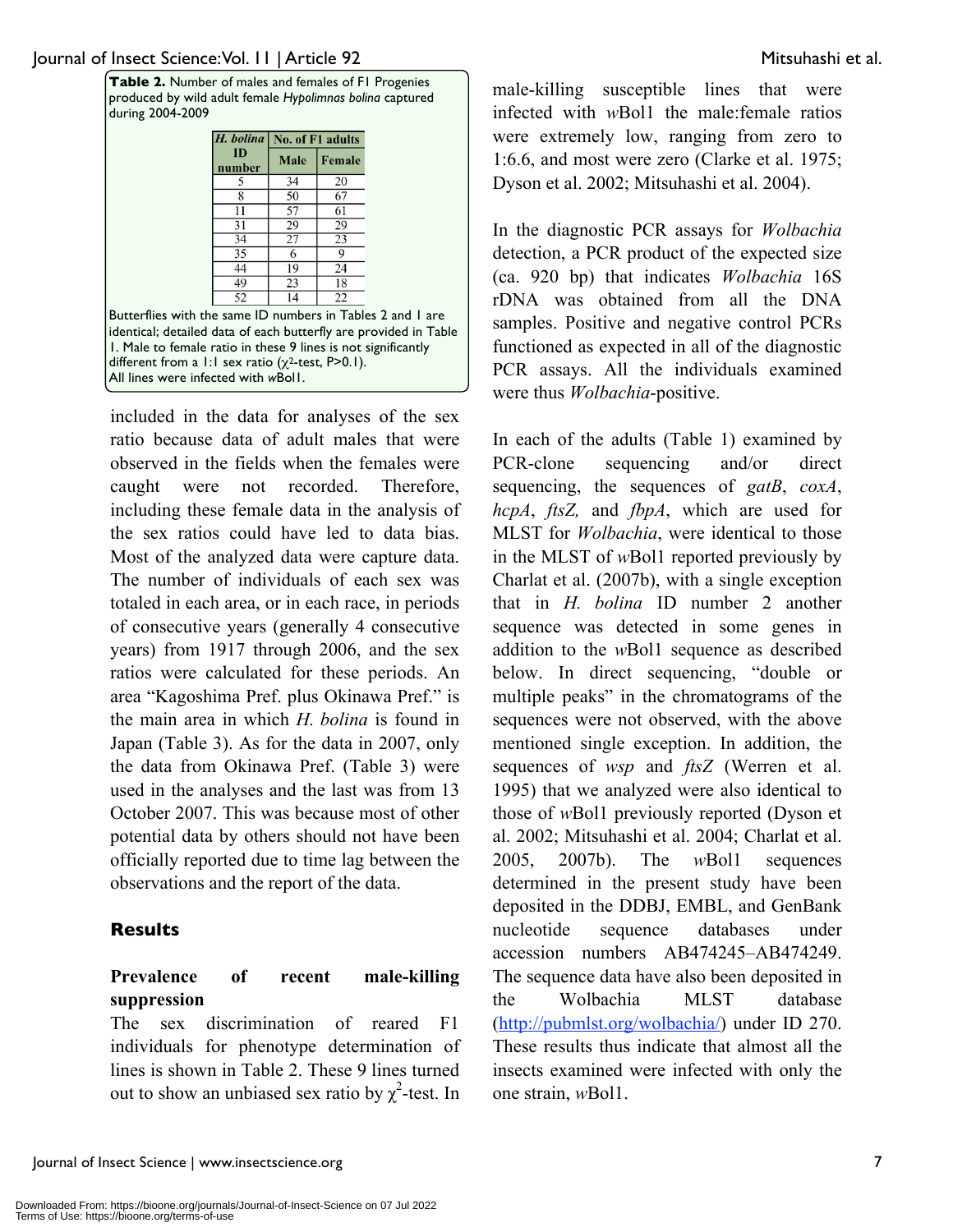**Table 3.** Number of each sex of wild adult *Hypolimnas bolina* observed in the indicated periods in Japana 3A. Number of *H. bolina* by area

|                                       | Area            |                   |              |                                         |                   |              |  |  |  |
|---------------------------------------|-----------------|-------------------|--------------|-----------------------------------------|-------------------|--------------|--|--|--|
| <b>Period</b>                         |                 | Japan             |              | Kagoshima Pref.<br>and Okinawa<br>Pref. |                   |              |  |  |  |
|                                       | No. of<br>males | No. of<br>females | $\chi^2$     | No. of<br>males                         | No. of<br>females | $\chi^2$     |  |  |  |
| Before 1955                           | 6               | 12                |              | 3                                       |                   |              |  |  |  |
| 1955-1958                             | $\overline{2}$  | 5                 |              | $\theta$                                |                   |              |  |  |  |
| 1959-1962                             | 10              | 28                | $a^b$        | 7                                       | 15                | $\mathbf b$  |  |  |  |
| 1963-1966                             | 52              | 75                | $\mathbf b$  | 19                                      | 19                | $\mathbf b$  |  |  |  |
| 1967-1970                             | 66              | 74                | h            | 30                                      | 29                | $\mathbf{h}$ |  |  |  |
| 1971-1974                             | 79              | 89                | $\mathbf b$  | 49                                      | 65                | b            |  |  |  |
| 1975-1978                             | 148             | 153               | b            | 130                                     | 131               | $\mathbf b$  |  |  |  |
| 1979-1982                             | 249             | 245               | h            | 156                                     | 154               | $\mathbf b$  |  |  |  |
| 1983-1986                             | 373             | 596               | a            | 237                                     | 314               | a            |  |  |  |
| 1987-1990                             | 171             | 227               | a            | 91                                      | 118               | $\mathbf b$  |  |  |  |
| 1991-1994                             | 185             | 167               | h            | 125                                     | 116               | $\mathbf b$  |  |  |  |
| 1995-1998                             | 143             | 85                | $\mathbf{c}$ | 83                                      | 55                | h            |  |  |  |
| 1999-2002                             | 197             | 91                | $\mathbf{c}$ | 142                                     | 62                | $\mathbf{c}$ |  |  |  |
| 2003-2006                             | 469             | 145               | $\mathbf{c}$ | 425                                     | 122               | $\ddot{c}$   |  |  |  |
| 2007 (up to<br>$Oct.13)$ <sup>c</sup> | $-$ d           |                   |              | 65                                      | 9                 | $\mathbf{c}$ |  |  |  |

a "Observed" in the title includes both "caught" and "witnessed only (not caught)".

b "a" means that the male to female ratio was significantly different from a 1:1 ratio (female-biased); "b" means that it was not significantly different from a 1:1ratio;"c" means that it was significantly different from a 1:1 ratio (male-biased) (by  $\chi$ <sup>2</sup> test (p=0.05). The statistical analysis was performed if the total number of individuals per 4-year period was greater than 8. cFor 2007, numbers of *H. bolina* observed only in Okinawa Pref. by our group are indicated. dNumber is unclear, because most potential data have not been published.

Together, these results strongly suggest that male-killing suppression has become common in the recent populations of *H. bolina* in Japan and the areas neighboring Japan.

# **A third** *Wolbachia* **strain in** *H. bolina*

Clone sequencing in the sample from *H. bolina* ID number 2 revealed two types of sequences for *gatB*, *hcpA*, *ftsZ*, and *fbpA* and one type for *coxA*. The *coxA* sequence and one of the sequences of each of the other four genes were identical to the major type sequence (i.e. the *w*Bol1 sequence) obtained in the present study. However, the other sequence in each of the 4 genes was different from that of either *w*Bol1 or the second *Wolbachia* strain that has been identified in *H*. *bolina*, *w*Bol2 (Charlat et al. 2006). These heterogeneous sequences were also

recognized by the presence of double-peaks in the direct sequencing chromatograms. Thus, these new sequences strongly suggest the presence of the third type of *Wolbachia* strain in *H. bolina*. The frequencies of the new sequences were not low: 4 of 6 *E. coli* clones harboring *gatB*; 4 of 6 *E. coli* clones harboring *hcpA*; 2 of 6 *E. coli* clones harboring *ftsZ*; and 4 of 6 *E. coli* clones harboring *fbpA*. Also, in each of the double-peaks of the direct sequencing chromatograms, the height of one peak was in most cases similar to the height of the other peak. Judging from these 2 facts, the amount of each type of DNA molecule in each PCR product appeared to be similar, suggesting that both types of *Wolbachia* coexisted in similar numbers in the excised ovaries. Moreover, no sequences found in the GenBank and MLST databases were identical to the *hcpA* sequence of the third type *Wolbachia*, and the MLST typing (sequence type (ST)-176, ID 271) of the third type *Wolbachia* was also new to the MLST database. The *ftsZ* sequence for MLST of the third type *Wolbachia* showed 99.8% and 90.1% identity with those of *w*Bol1 and *w*Bol2, respectively. A phylogenetic tree constructed by the neighbor-joining method strongly suggests that the *Wolbachia* with the new sequences is a strain different from *w*Bol1, although it is closely related genetically to *w*Bol1 (Figure 2). The new *Wolbachia* sequences have also been deposited in the nucleotide sequence databases under accession numbers AB513352 - AB513355 and AB516429.

# **Analyses of capture and witness data over the past 50 years**

The results of the analyses are shown in Table 3 and Figure 3. In summary, the number of adult males as a proportion of the total number of adults (hereafter, "proportion of males") in the species as a whole in Japan has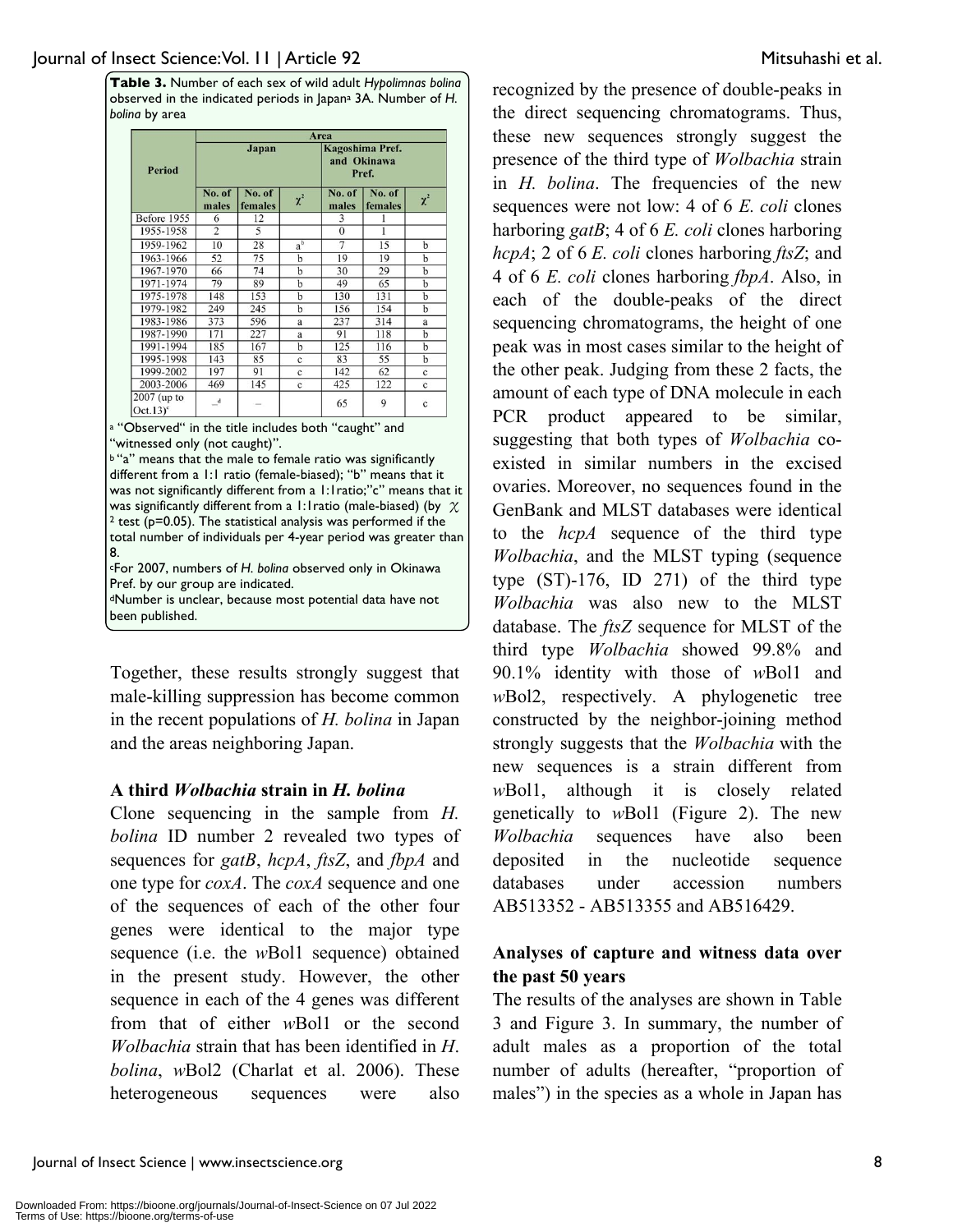risen with time with an apparent stagnation in the middle of the period (Table 3A, Figure 3A). An increasing proportion of males was also observed in the races kezia, philippensis, and jacintha; although the increase in jacintha was not as distinct as those in the other two races (Table 3B, Figure 3B). Thus the increase in the proportion of males in the species should be mainly due to the increase in males in the races kezia and philippensis. In 2007, which was the last year analyzed, the proportion of males in the whole of the species reached 0.88. Data for the months of 2007 are: January 1 $\circ$ ; February 0; March 3 $\circ$ ; April 1 $\circ$ ; May 2 $\circ$ ; June 2 $\circ$  and 2 $\circ$ ; July 13 $\delta$ ; August 15 $\delta$  and 3 $\epsilon$ ; September 10 $\delta$ and  $1\frac{1}{2}$ ; October (up to 13 October)  $19\frac{3}{2}$  and  $2\overline{2}.$ 

The large quantity of data gathered over this long period should compensate for defects arising from the lack of uniformity in the methods of data collection in the field over the past 50 years. The proportion of males calculated by race is likely to be somewhat lower than what could be observed in fields (Table 3; Figure 3). This is to be expected because the differences in external appearance of the wings of males of different races are not as apparent as those of female wings, and thus it is more difficult to identify the races of males than it is to identify the races of females, especially in the wild, and for this reason the race would not be identified as frequently for males as it would be for females.

# **Discussion**

The historical results in the present study strongly suggest that male-killing suppression lines have generally increased in abundance in Japan over the past 50 years. Among the 4 races in Japan - races kezia, philippensis, and

Journal of Insect Science | www.insectscience.org 9

jacintha have shown an increase in the proportion of males during the past 50 years, although jacintha has only shown a moderate increase. The trend in race bolina was not clear because of the small sample size. However, the fact that race bolina in the South Pacific still contains many male-killing susceptible lines (Charlat et al. 2005, 2006, 2007b) suggests that the trend for race bolina in Japan was similar to that in the South Pacific. Thus, these results suggest that this increase in the ratio in the species as a whole in Japan appears to be mainly due to an increase in the suppression of male-killing in races kezia and philippensis.

The experimental analyses of the *H. bolina*  population from 2003-2009 in Japan strongly suggest that male-killing suppression has recently become common in the population. This is supported by the following: (1) all the adult males we examined harbored *w*Bol1; because males infected with *w*Bol1 in malekilling susceptible lines die in the early stages of their development, any adult male possessing *w*Bol1 will turn out to be a member of an male-killing suppression line (Charlat et al. 2005; Hornett et al. 2006); (2) each of the lines with *w*Bol1 that were examined were male-killing suppression lines, as determined by sexing the F1 adults; in addition to the 9 lines shown in Table 2, we

| <b>Period</b>                                                                                                                                                                                                                                     | Race            |                   |             |                 |                   |              |                 |                   |          |                 |                         |                |
|---------------------------------------------------------------------------------------------------------------------------------------------------------------------------------------------------------------------------------------------------|-----------------|-------------------|-------------|-----------------|-------------------|--------------|-----------------|-------------------|----------|-----------------|-------------------------|----------------|
|                                                                                                                                                                                                                                                   | kezia           |                   |             | philippensis    |                   |              | jacintha        |                   |          | bolina          |                         |                |
|                                                                                                                                                                                                                                                   | No. of<br>males | No. of<br>females | $\chi^2$    | No. of<br>males | No. of<br>females | $\chi^2$     | No. of<br>males | No. of<br>females | $\chi^2$ | No. of<br>males | No. of<br>females       | $\chi^2$       |
| Before 1955                                                                                                                                                                                                                                       | $\Omega$        | 2                 |             | $\Omega$        | 4                 |              | $\Omega$        | $\Omega$          |          |                 |                         |                |
| 1955-1958                                                                                                                                                                                                                                         | $\mathbf{0}$    | $\overline{0}$    |             | $\Omega$        | $\overline{0}$    |              | $\Omega$        | $\Omega$          |          | $\overline{0}$  | $\overline{2}$          |                |
| 1959-1962                                                                                                                                                                                                                                         | $\mathbf{0}$    | $\overline{2}$    |             | $\mathbf{0}$    | 3                 |              | $\bf{0}$        |                   |          | $\Omega$        | 7                       |                |
| 1963-1966                                                                                                                                                                                                                                         | $\mathbf{0}$    | 8                 | a           | $\overline{c}$  | 11                | b            | $\Omega$        |                   |          | $\theta$        | $\overline{4}$          |                |
| 1967-1970                                                                                                                                                                                                                                         | $\bf{0}$        | 13                | a           | $\Omega$        | 8                 | a            | $\bf{0}$        | $\Omega$          |          | $\Omega$        | 5                       |                |
| 1971-1974                                                                                                                                                                                                                                         | $\Omega$        | 16                | a           |                 | 11                | a            | $\Omega$        | $\overline{0}$    |          | $\Omega$        | 6                       |                |
| 1975-1978                                                                                                                                                                                                                                         | 5               | 43                | a           | $\overline{0}$  | 12                | a            | $\overline{0}$  | 18                | a        |                 | 4                       |                |
| 1979-1982                                                                                                                                                                                                                                         | 38              | 39                | $\mathbf b$ | $\overline{0}$  | 18                | a            | $\overline{0}$  | 5                 |          | 3               | 1                       |                |
| 1983-1986                                                                                                                                                                                                                                         | 96              | 180               | a           | 19              | 83                | a            | $\Omega$        | 14                | a        | 6               | 34                      | a              |
| 1987-1990                                                                                                                                                                                                                                         | 22              | 37                | $\mathbf b$ | 8               | 21                | h            | 12              | 33                | a        | 3               | 9                       | $\mathbf{h}$   |
| 1991-1994                                                                                                                                                                                                                                         | 5               | 19                | a           | $\overline{11}$ | 14                | $\mathbf b$  | 10              | 15                | b        | $\overline{0}$  | 5                       |                |
| 1995-1998                                                                                                                                                                                                                                         | 6               | $\overline{4}$    | $\mathbf b$ | $\overline{4}$  | 7                 | $\mathbf b$  | 5               | 6                 | h        | $\overline{2}$  | $\overline{\mathbf{x}}$ | $\overline{h}$ |
| 1999-2002                                                                                                                                                                                                                                         | 34              | 15                | $\mathbf b$ | 24              | $\mathbf Q$       | h            | $\overline{2}$  | 8                 | h        | 3               | 5                       | $\mathbf b$    |
| 2003-2006                                                                                                                                                                                                                                         | 25              | ī                 | $\mathbf c$ | 30              | 14                | b            | 14              | 17                | b        | $\Omega$        | 5                       |                |
| 2007 (up to<br>Oct. 13)                                                                                                                                                                                                                           | 10              | 1                 | c           | 19              | 1                 | $\mathbf{c}$ | 8               | $\overline{2}$    | h        | $\Omega$        | $\Omega$                |                |
| <sup>e</sup> Total number of individuals in 3B is less than in 3A, since a<br>considerable number of recordings of H. boling did not include race<br>discrimination information.<br>The statistical analysis was performed if the total number of |                 |                   |             |                 |                   |              |                 |                   |          |                 |                         |                |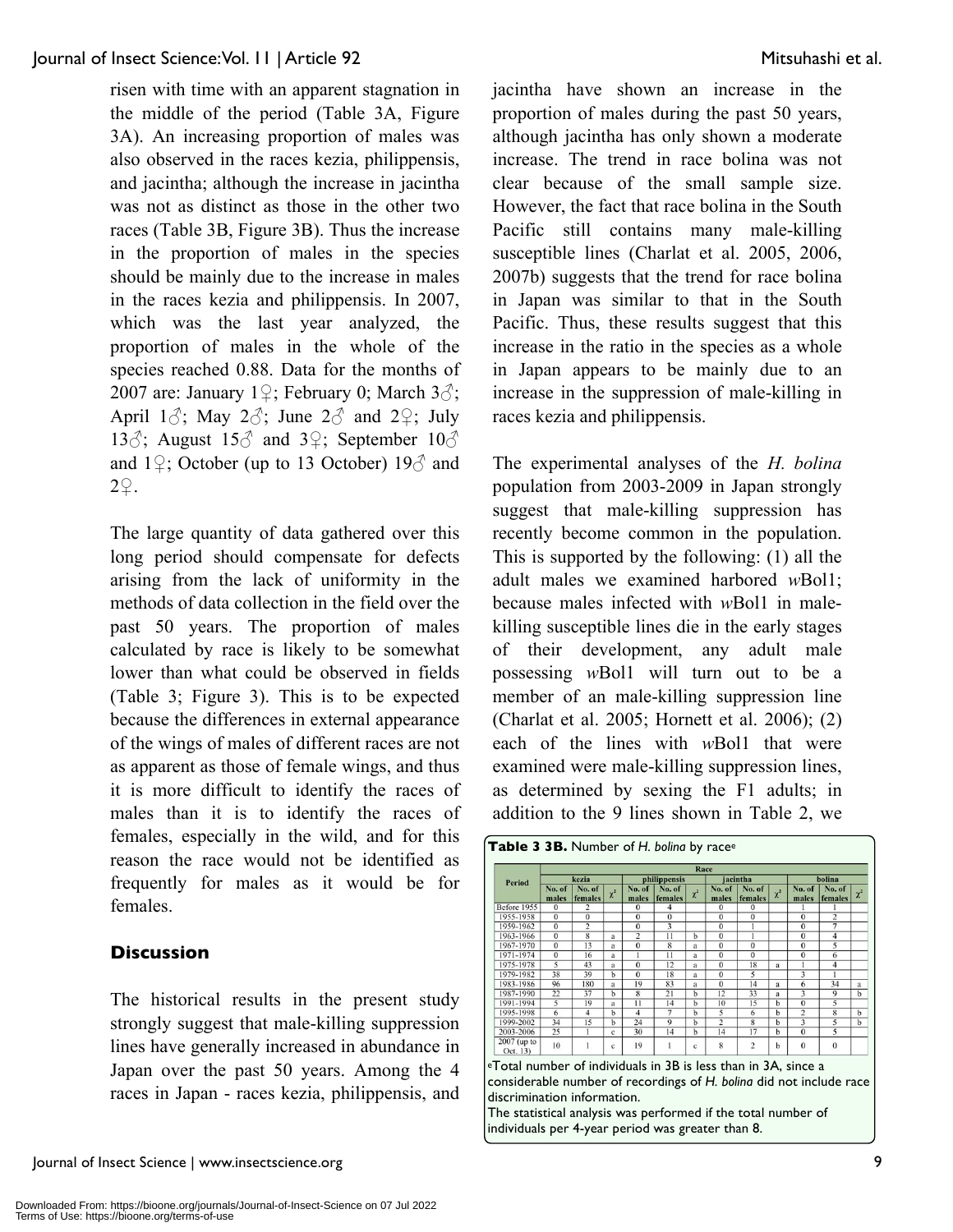observed the sex ratio of the F1 adult offspring of another 5 adult females (*H. bolina* ID numbers 1-4 and 7 in Table 1) collected in the wild in Okinawa in 2003 and 2004, which turned out to be *w*Bol1-positive in the present study. As was the case with the former 9 females, these 5 females had also oviposited without mating after capture. Although the precise number of respective sexs of F1 adults was not formally recorded, there were plentiful F1 adult males compared to the number of F1 adult females, indicating that these 5 lines were also male-killing suppression lines. Thus, all 14 lines were male-killing suppression lines. The historical results together with the recent status in the *H. bolina* strongly suggest that male-killing suppression lines have generally continued to increase over the past 50 years in Japan. To confirm this conclusion, it would be desirable to conduct crossing tests between a Japanese *w*Bol1-infected line with a normal sex ratio and a male-killing susceptible line from somewhere and investigate the prevalence of *w*Bol1 in old Japanese host population.

In general, even if the sex ratio in a butterfly population is 1:1, adult male butterflies tend to be found in the wild more easily than females because males are generally more active than females (Matsumoto 1984; Kobayashi and Inaizumi 2003); this tendency is also the case in *H. bolina* (Kitamura 1999). Therefore, in a population with a 1:1 sex ratio, more adult *H. bolina* males than females would be expected to be caught or witnessed in the wild and the proportion of males should be far greater than 0.5. Recent values far greater than 0.5, therefore, do not indicate male-biased sex ratios evolving in the population, and this is supported by the significant 1:1 sex ratio of the reared insect lines shown in Table 2. Therefore the proportions of males of approximately 0.5 and below 0.5 prior to 1990 found in the present study strongly suggests that the Japanese population prior to 1990 contained a considerable number of male-killing susceptible lines. For example, the existence of female-biased lines of *H. bolina* in Japan, which was revealed by the sex ratio of their adult offspring (F1), was reported numerous times before 1975 (Kawazoe and Wakabayashi 1976).

The prevalence of male-killing in *H. bolina* in Japan at a particular time should strongly reflect the status of male-killing in the butterfly populations in areas neighboring Japan, such as the Philippines, Formosa, the southern part of China, and the Indochinese Peninsula during the same period. Other reports have implied the prevalence of malekilling in the Philippines. The proportion of males was only approximately 7% of the 1623 *H. bolina* adult individuals collected before 1893 in the Philippines (excluding the islands of Palawan) (Semper 1892), and this suggests that the male-killing trait was formerly common there. In contrast, two reports have suggested the recent predominance of malekilling suppression lines; the sex ratio (male:female) of adult *H. bolina* caught from June 1997 through December 1998 in an area of Luzon Island in the Philippines was approximately 3:1 (Kitamura 1999), and introgression of genes from 2 lines collected from the Philippines onto male-killing susceptible lines in Polynesia confirmed that the 2 lines from the Philippines were malekilling suppression lines (Hornett et al. 2006). These 3 reports thus suggest a parallel change in the status of male-killing in the species in the Philippines to that in the status of it in Japan. It was reported that the male-killing suppression was common in *H. bolina* population in the Philippines around 1900 based on the high rate of detection of *w*Bol1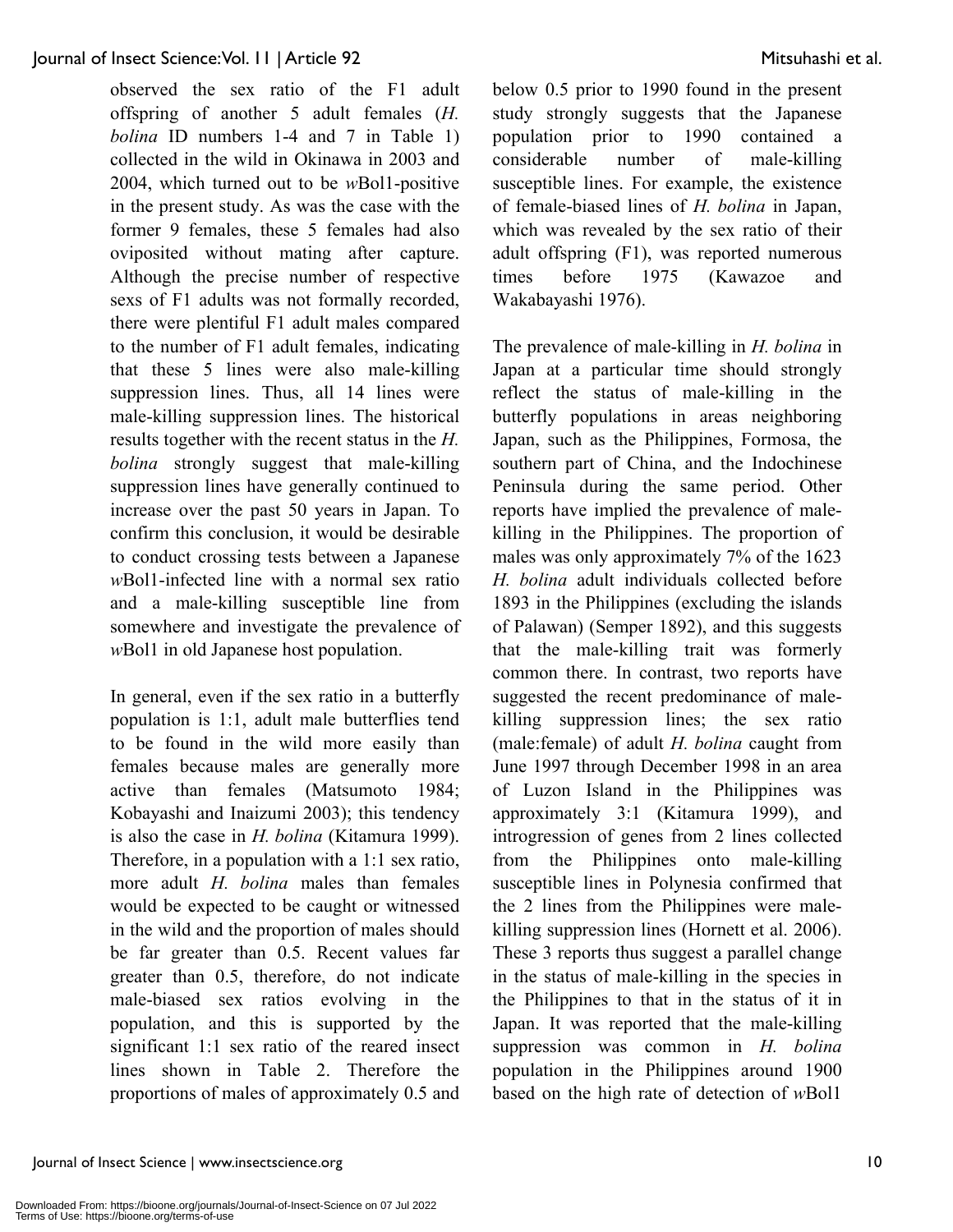sequences in museum male-specimens (Hornett et al. 2009). The reasons for the discrepancy between the data obtained by Hornett et al. (2009) and those in the present study are unclear, but it may be that the prevalence of male-killing might be different among islands at that time and that migrations to Japan may have been primarily from populations on only some island(s) where male-killing susceptible lines were distributed, since the Philippines is a large area and composed of numerous islands.

The suppressor of male-killing seems to have started spreading from some distributional area of races kezia and philippensis (i.e. southern China for kezia or the Philippines for philippensis). Four percent of 212 adults collected during June 1997 to December 1998 in an area of Luzon Island were of the race, kezia, based on the external features of the wings (Kitamura 1999); strongly suggesting that the kezia race has mated with the philippensis race and there has been a transfer of the male-killing suppression trait between the two races. We therefore, hypothesize that the origin of *H. bolina* harboring the malekilling suppressor was populations of the philippensis race in the Philippines or of the kezia race in Formosa or the southern part of continental China.

The third type of *Wolbachia* sequences of *H. bolina* in a single individual (*H. bolina* ID number 2) has been detected in the present study. There is little possibility that parasitoid or mite DNA with its symbiotic *Wolbachia* DNA contaminated the DNA sample, since the ovaries were carefully excised from the abdomen under a binocular microscope on a clean-bench as described in the Materials and Methods section. The phylogenetic tree strongly suggests that the *Wolbachia* with the new sequences is a new strain that is closely related genetically to *w*Bol1. Thus, we conclude that a third *Wolbachia* strain in *H. bolina* co-existed with *w*Bol1. The F1 of *H. bolina* ID number 2 showed a normal sex ratio as mentioned above, although the precise number of each sex was not recorded, indicating the adult female was a member of a male-killing suppression line. It would be interesting to conduct further research to elucidate whether the third *Wolbachia* strain induces a phenotype of reproductive alteration in a host or not.

In the present study, the interaction between a reproductive parasite and its host species was analyzed in a natural population over a continuous 50-year period, which is a much longer period than has previously been examined. The results of this analysis strongly suggest a long-term trend of increasing host resistance to the action of their symbionts in natural populations. These results therefore represent an instance of evolutionary flexibility in host-symbiont interactions. The present study was made possible by the existence of numerous data collected over a long and continuous period; data covering such a long and continuous period of years are likely to be rare for most other species.

# **Acknowledgements**

The authors thank Haruo Fukuda and Kazunari Nicho of Kagoshima Prefecture, Japan; Hideshi Naka of Tottori University, Tottori, Japan; and Daisuke Kageyama, Kazuhisa Miyamoto, and Sanae Wada of the National Institute of Agrobiological Sciences for their useful advice on the present study. We also thank Shin-ichi Adachi of Okinawa Prefecture, Japan; Kenji Nomura of Mie Prefecture, Japan; and Noriaki Asou of Kanagawa Prefecture, Japan for providing some of the butterflies. In addition, we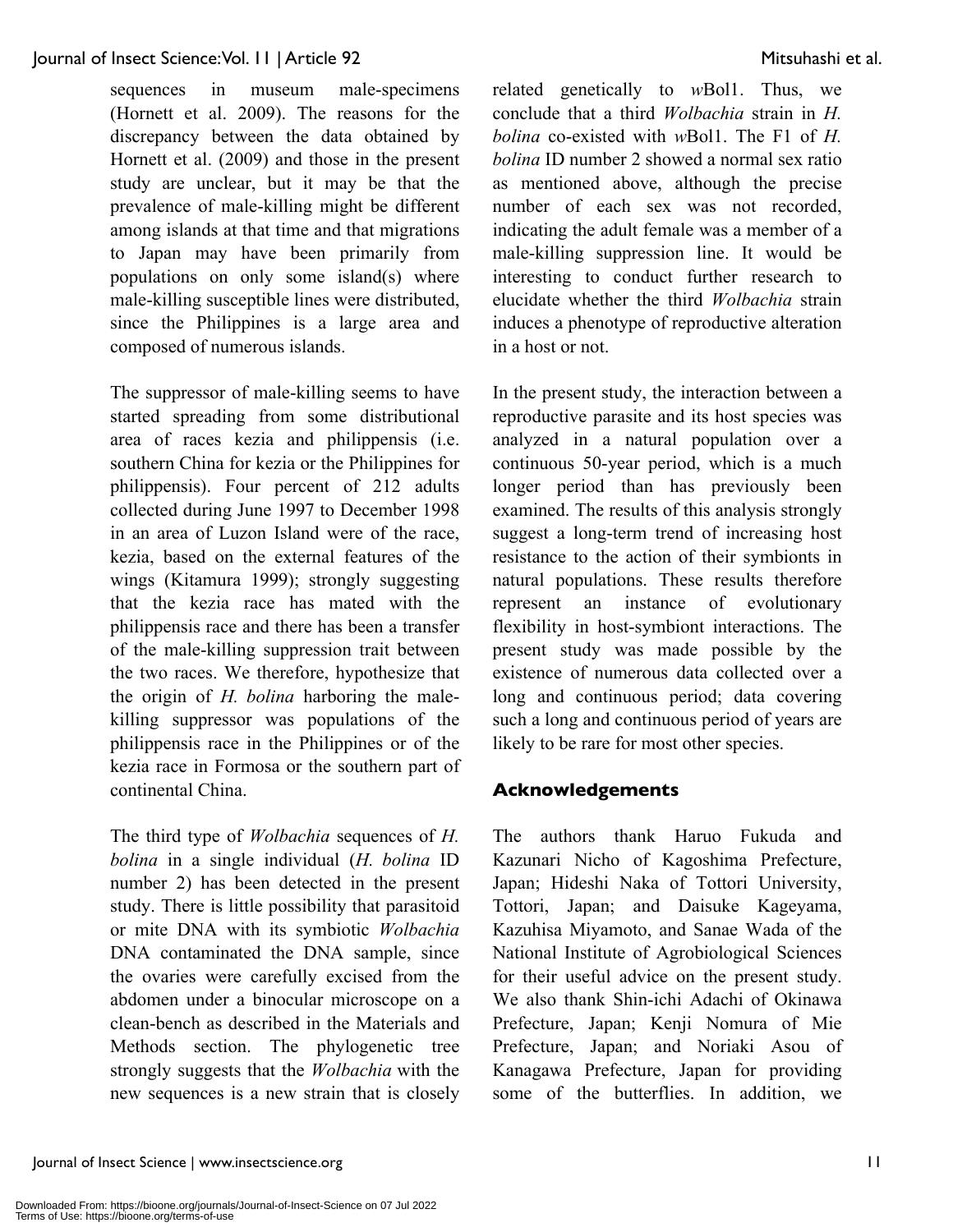gratefully acknowledge the cooperation of Kenji Nomura who reared some of the butterflies and Shin-ichi Adachi who provided us with some of the capture and witness data for butterflies in the wild. Finally, we thank Richard Cornette of the National Institute of Agrobiological Sciences for correcting the English of an earlier version of this manuscript.

#### **References**

Baldo L, Hotopp JCD, Jolley KA, Bordenstein SR, Biber SA, Choudhury RR, Hayashi C, Maiden MCJ, Tettelin, H, Werren JH. 2006. Multilocus sequence typing system for the endosymbiont *Wolbachia pipientis. Applied Environmental Microbiology* 72: 7098-7110.

Charlat S, Davies N, Roderick GK, Hurst GDD. 2007a. Disrupting the timing of *Wolbachia*-induced male-killing. *Biology Letters* 3: 154-156.

Charlat S, Engelstadter J, Dyson EA, Hornett EA, Duplouy A, Tortosa P, Davies N, Roderick GK, Wedell N, Hurst GDD. 2006. Competing selfish genetic elements in the butterfly *Hypolimnas bolina*. *Current Biology* 16: 2453-2458.

Charlat S, Hornett EA, Dyson EA, Ho PPY, Thiloc N, Schilthuizen M, Davies N, Roderick G, Hurst GDD. 2005. Prevalence and penetrance variation of male-killing *Wolbachia* across Indo-Pacific populations of the butterfly *Hypolimnas bolina*. *Molecular Ecology* 14: 3525-3530.

Charlat S, Hornett EA, Fullard JH, Davies N, Roderick GK, Wedell N, Hurst GDD. 2007b. Extraordinary flux in sex ratio. *Science* 317: 214.

Chouken Publishing. 2005. *Chourui-nenkan* (Yearbook of Japanese Butterflies) 2005. Chouken Publishing Co. (in Japanese)

Chouken Publishing. 2006. *Chourui-nenkan* (Yearbook of Japanese Butterflies) 2006. Chouken Publishing Co. (in Japanese)

Clarke CP, Sheppard M, Scali V. 1975. Allfemale broods in the butterfly *Hypolimnas bolina* (L.). *Proceedings of Royal Society of London B* 189: 29-37.

Corbet AS, Pendlebury HM. 1992. *The butterflies of the Malay Peninsula*. United Selangor Press SDN.

Dyson EA, Kamath MK, Hurst GDD. 2002. *Wolbachia* infection associated with allfemale broods in *Hypolimnas bolina* (Lepidoptera: Nymphalidae): evidence for horizontal transmission of a butterfly male killer. *Heredity* 88: 166-171.

Fukuda H, Hama E, Kuzuya K, Takahashi A, Takahashi M, Tanaka B, Tanaka H, Wakabayashi M, Watanabe Y. 1983. *The life histories of butterflies in Japan (II)*. Hoikusha Publishing Co., Ltd. (in Japanese with English summary)

Fukuda H, Nicho K. 1988. Some problems in the great egg-fly, *Hypolimnas bolina* L. (Nymphalidae). *Special Bulletin of the Lepidopterological Society of Japan* (6): 35- 68. (in Japanese with English summary)

Fukuda H, Yamashita S, Fukuda T, Ehira K, Nicho K, Ohtsubo S, Nakamine K, Tsukada T. 2005. *Atlas of Insects: with how to collect insects and make specimens.* Nanpou Shinsha Publishing Co*.* (in Japanese)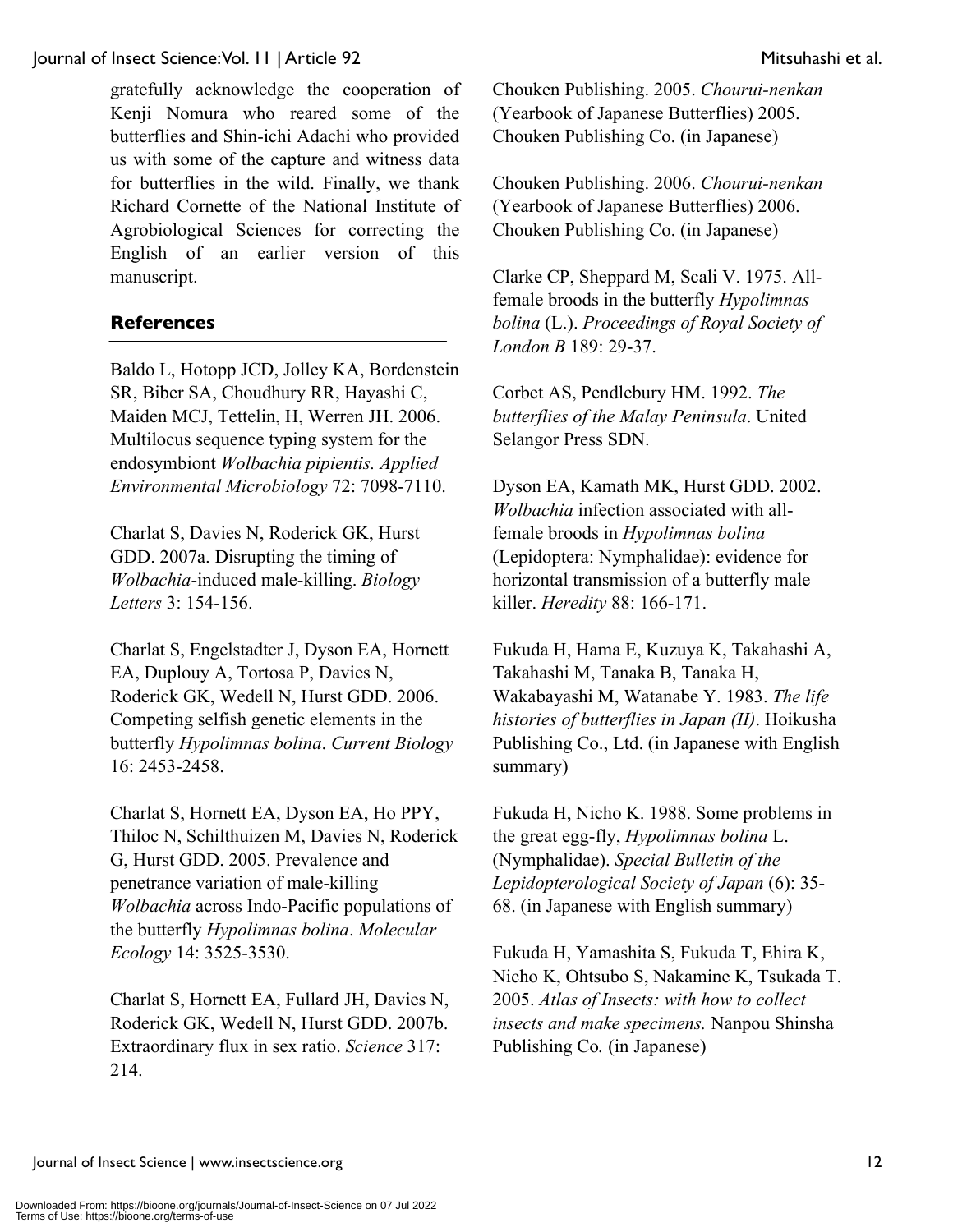Hiroki M, Ishii Y, Kato Y. 2005. Variation in the prevalence of cytoplasmicincompatibilityinducing *Wolbachia* in the butterfly *Eurema hecabe* across the Japanese archipelago. *Evolutionary Ecology Research* 7: 931-942.

Hornett, EA, Charlat S, Duplouy AMR, Davies N, Roderick GK, Wedell N, Hurst GDD. 2006. Evolution of male-killer suppression in a natural population. *PLoS Biology* 4: e283.

Hornett EA, Charlat S, Wedell N, Jiggins CD, Hurst GDD. 2009. Rapidly shifting sex ratio across a species range. *Current Biology* 19: 1628-1631.

Hoshizaki S, Shimada T. 1995. PCR-based detection of *Wolbachia*, cytoplasmic incompatibility microorganisms, infected in natural populations of *Laodelphax striatellus* (Homoptera: Delphacidae) in central Japan: has the distribution of *Wolbachia* spread recently? *Insect Molecular Biology* 4: 237- 243.

Hurst GDD, Jiggins FM, Robinson SJW. 2001. What causes inefficient transmission of male-killing *Wolbachia* in *Drosophila*? *Heredity* 87: 220-226.

Jaenike J, Dyer KA. 2008. No resistance to male-killing *Wolbachia* after thousands of years of infection. *Journal of Evolutionary Biology* 21: 1570-1577.

Kawazoe A, Wakabayashi M. 1976. *Colored Illustrations of the Butterflies of Japan*. Hoikusha Publishing Co., Ltd. (in Japanese with English summary)

Kitamura M. 1999. Butterflies from the southwest side slope of Mt. Banahaw, Midsouth Luzon, Philippines (1) Nymphalidae.

*Butterflies* (22): 9-24 (in Japanese with English summary).

Kobayashi T, Inaizumi M. 2003. The sex ratios of the wild adult populations in *Sasakia charonda* (Nymphalidae). *Transactions of the Lepidopterological Society of Japan* 54: 156- 162.

Kumar S, Tamura K, Nei M. 2004. MEGA3: Integrated software for molecular evolutionary genetics analysis and sequence alignment. *Briefings in Bioinformatics* 5: 150– 163.

Matsumoto K. 1984. Population dynamics of *Luehdorfia japonica* Leech (Lepidoptera: Papilionidae). I. A preliminary study on the adult population. *Researches on Population Ecology* 26: 1-12.

Mitsuhashi W, Fukuda H, Nicho K, Murakami R. 2004. Male-killing *Wolbachia* in the butterfly *Hypolimnas bolina*. *Entomologia Experimentalis et Applicata* 112: 57-64.

Mitsuhashi W, Saiki T, Wei W, Kawakita H, Sato M. 2002. Two novel strains of *Wolbachia* coexisting in both species of mulberry leafhoppers. *Insect Molecular Biology* 11: 577-584.

O'Neill SL, Giordano R, Colbert AME, Karr TL, Robertson HM. 1992. 16S rRNA phylogenetic analysis of the bacterial endosymbionts associated with cytoplasmic incompatibility in insects. *Proceedings of the National Academy of Sciences of the United States of America* 89: 2699-2702.

Semper G. 1892. *Butterflies of the Philippines.* Wiesbaden. (in German)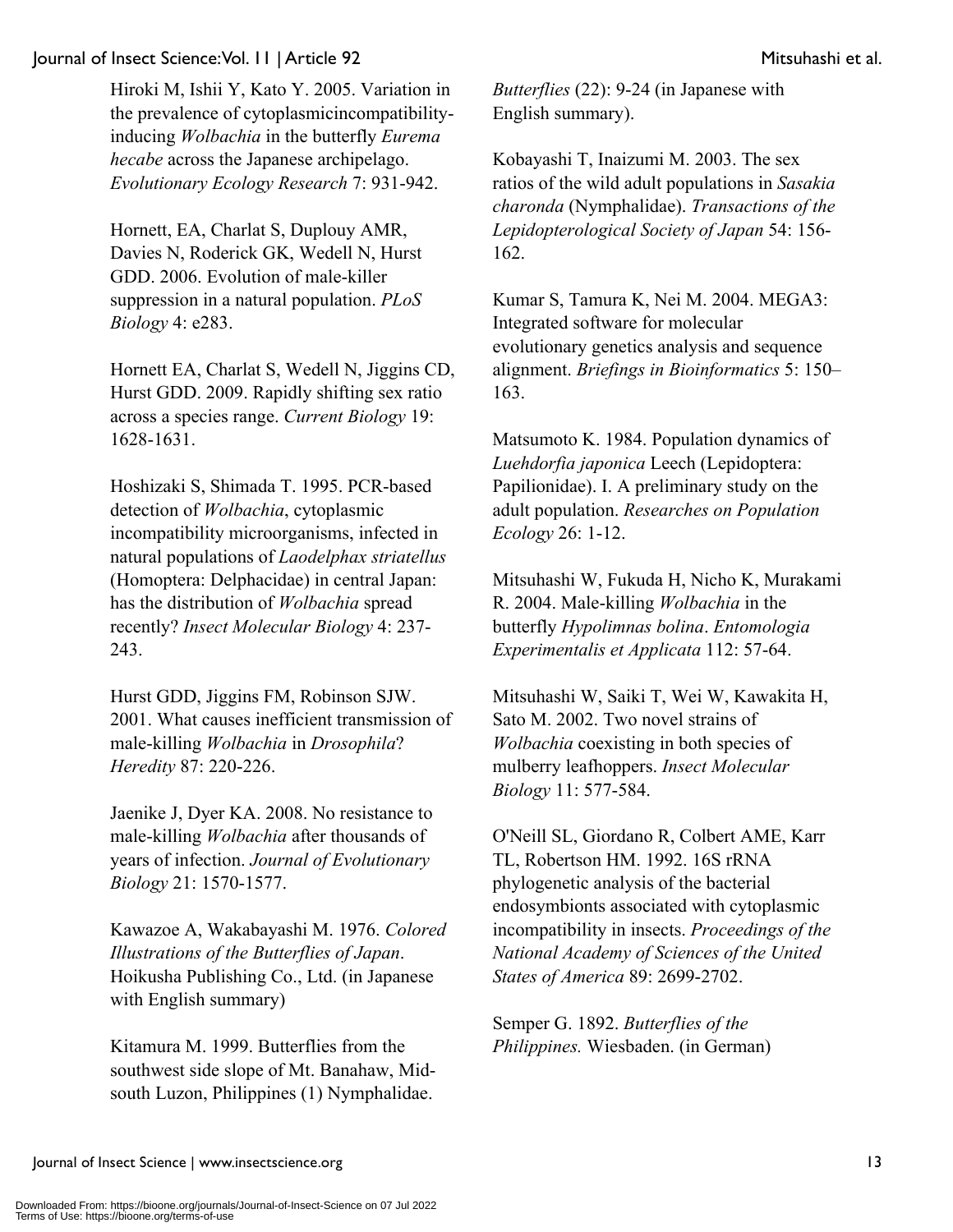Shirouzu T. 1960. *Butterflies of Formosa in color*. Hoikusha Publishing Co. (in Japanese)

Shirouzu T. 2006. *Colored illustration of butterflies of Japan*. Gakken Publishing Co. (in Japanese)

Shirouzu T. 2005. *Migratory Butterflies of Japan II*. Chouken Publishing Co. (in Japanese)

Thompson JD, Higgins DG, Gibson TJ. 1994. CLUSTAL W: improving the sensitivity of progressive multiple sequence alignment through sequence weighting, position-specific gap penalties and weight matrix choice. *Nucleic Acids Research* 22: 4673-4680.

Turelli M, Hoffmann AA. 1991. Rapid spread of an inherited incompatibility factor in California *Drosophila*. *Nature* 353: 440-442.

Werren JH, Zhang W, Guo LR. 1995. Evolution and phylogeny of *Wolbachia*: Reproductive parasites of arthropods. *Proceedings of the Royal Society of London B* 261: 55-71.

Zhou W, Rousset F, O'Neill S. 1998. Phylogeny and PCR-based classification of *Wolbachia* strains using *wsp* gene sequences. *Proceedings of the Royal Society of London B* 265: 509-515.



Sakishima Islands, Okinawa Pref., one of the major study areas, are shown in detail in the lower panel. High quality figures are available online.



hosts. Supergroup A strains of *Drosophila melanogaster* and *Hypolimnas bolina* are shown as outgroups. Concatenated five gene sequences for MLST were used for the analysis. Bootstrap confidence levels higher than 50% calculated based on 1,000 replications are shown near the branches. STs are sequence types in the MLST system. ST-176 was newly found in the present study. High quality figures are available online.

Journal of Insect Science | www.insectscience.org 14